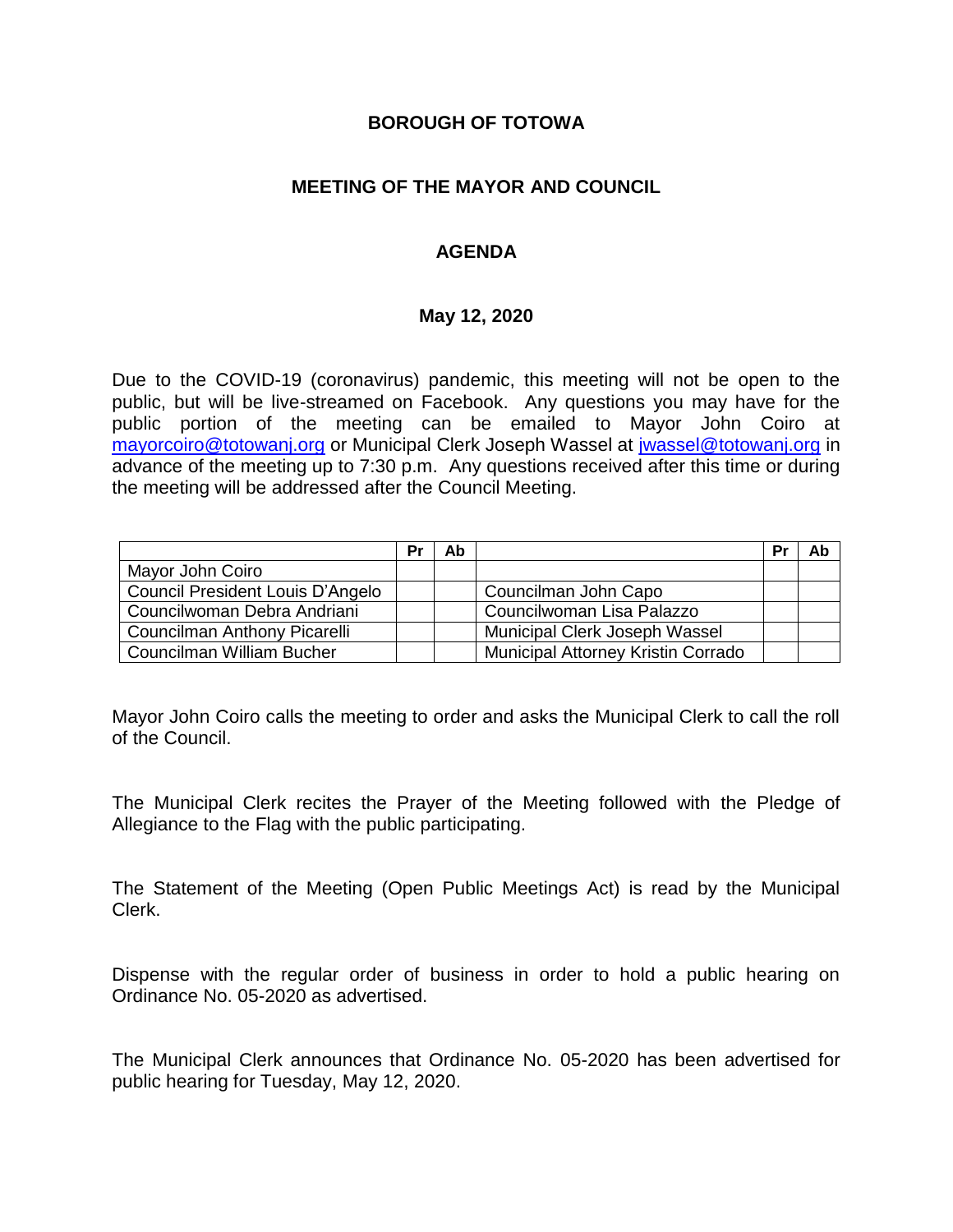The Municipal Clerk reads the legal notice and the title of Ordinance No. 05-2020 (Amend Salary Ordinance).

Open public hearing.

Mayor Coiro will announce if any citizens emailed any questions on Ordinance No. 05- 2020.

## **CITIZENS HEARD:**

Any questions you may have regarding this ordinance can be emailed to Mayor John Coiro at [mayorcoiro@totowanj.org](mailto:mayorcoiro@totowanj.org) or Municipal Clerk Joseph Wassel at [jwassel@totowanj.org](mailto:jwassel@totowanj.org) in advance of the meeting up to 7:30 p.m.

Close public hearing.

The Municipal Clerk reads Ordinance No. 05-2020 by title.

Adopt Ordinance No. 05-2020.

Revert to the regular order of business.

Report from Members of the Council, Municipal Clerk and Municipal Attorney.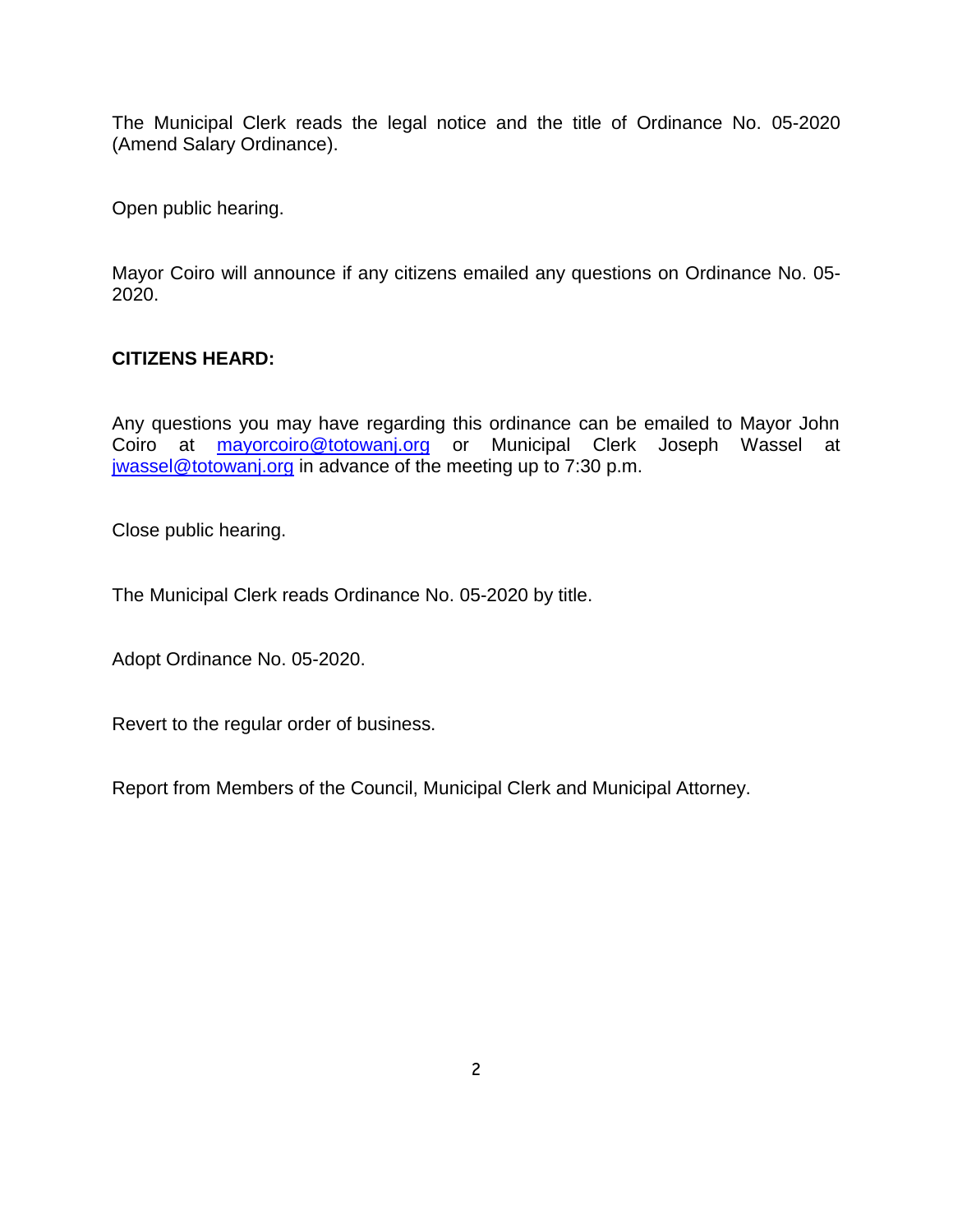#### **CITIZENS HEARD:**

Mayor Coiro will announce if any citizens emailed any questions.

Any questions you may have for the public portion of the meeting can be emailed to Mayor John Coiro at [mayorcoiro@totowanj.org](mailto:mayorcoiro@totowanj.org) or Municipal Clerk Joseph Wassel at [jwassel@totowanj.org](mailto:jwassel@totowanj.org) in advance of the meeting up to 7:30 p.m.

Minutes of the Mayor and Council for the meeting of April 28, 2020.

## **COMMITTEE ON FINANCE: PICARELLI, D'ANGELO, CAPO.**

Resolution No. 2020-11 for the payment of bills.

Resolution To Introduce The 2020 Municipal Budget.

Resolution Authorizing Settlement Of The 2017 Tax Appeal Entitled Ralph And Dorothy Venezia V. Borough Of Totowa.

Resolution Authorizing Settlement Of The 2017 Tax Appeal Entitled Lena DiGangi V. Borough Of Totowa.

Resolution Authorizing Settlement Of The 2018 Tax Appeal Entitled Rosemary Monteyne V. Borough Of Totowa.

Resolution Authorizing The Tax Collector To Process Third Quarter "Estimated" Tax Bills Due August 1, 2020.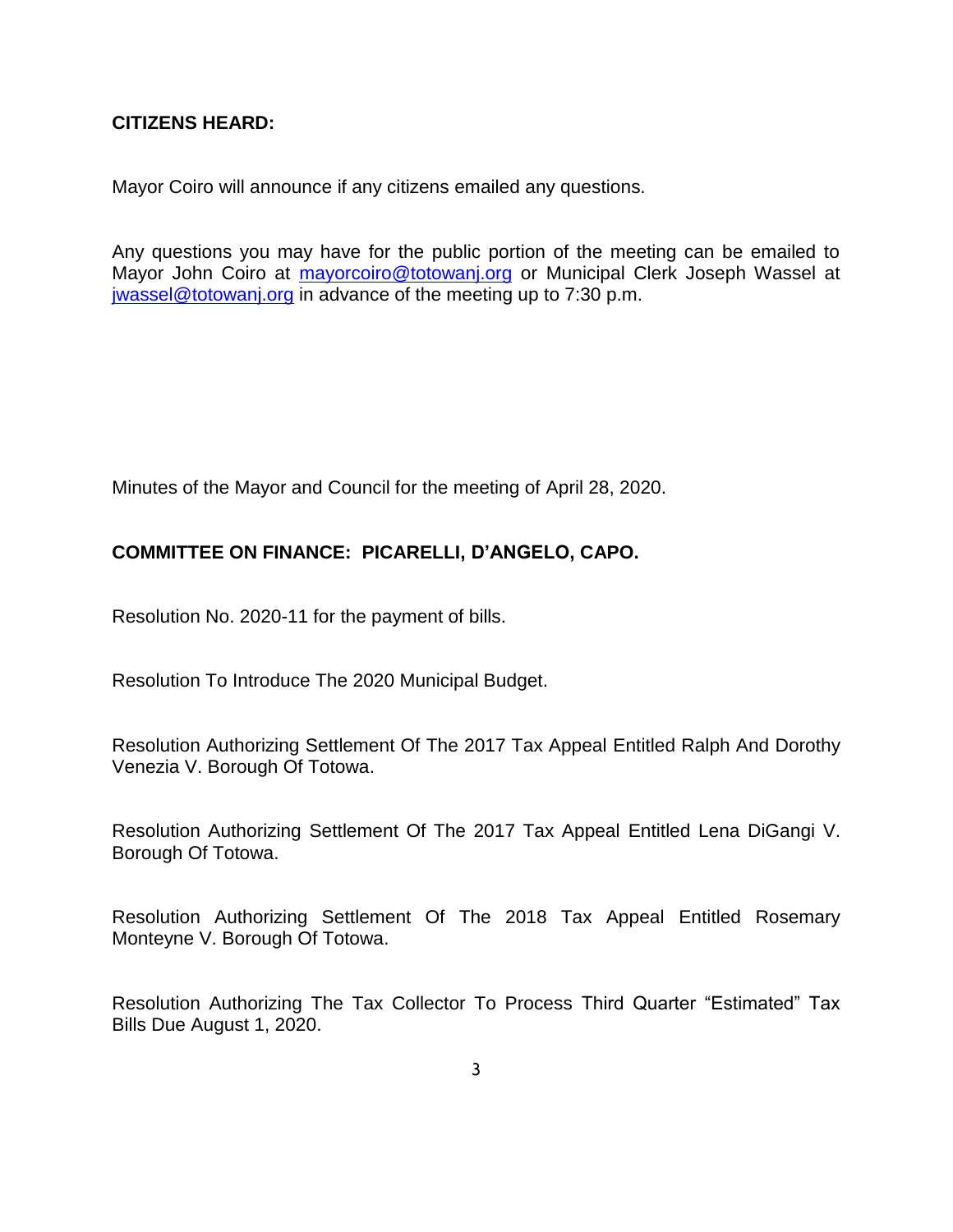## **COMMITTEE ON PUBLIC SAFETY: D'ANGELO, CAPO, BUCHER.**

Resolution Approving Participation With The State Of New Jersey Federal Grant Program Administered By The Division Of Criminal Justice, Department Of Law And Public Safety And To Accept The Grant Funding.

# **COMMITTEE ON PUBLIC WORKS: BUCHER, PALAZZO, PICARELLI.**

Recommendation of the Committee to appoint a Foreman of Public Works.

Appointment by the Mayor.

Confirm the appointment.

## **COMMITTEE ON ENG. & PUB. PROPERTY: CAPO, ANDRIANI, D'ANGELO.**

Resolution Authorizing Additional Installation Of Virus Shielding Barrier System For The Borough Of Totowa Building Department Office.

#### **COMMITTEE ON LIAISON & INSPECTION: ANDRIANI, BUCHER, PALAZZO.**

Letter of resignation from Denise Zarek as Municipal Housing Liaison.

Recommendation of the Committee to appoint a Municipal Housing Liaison.

Appointment by the Mayor.

Confirm the appointment.

Recommendation of the Committee to appoint a Flood Plain Administrator.